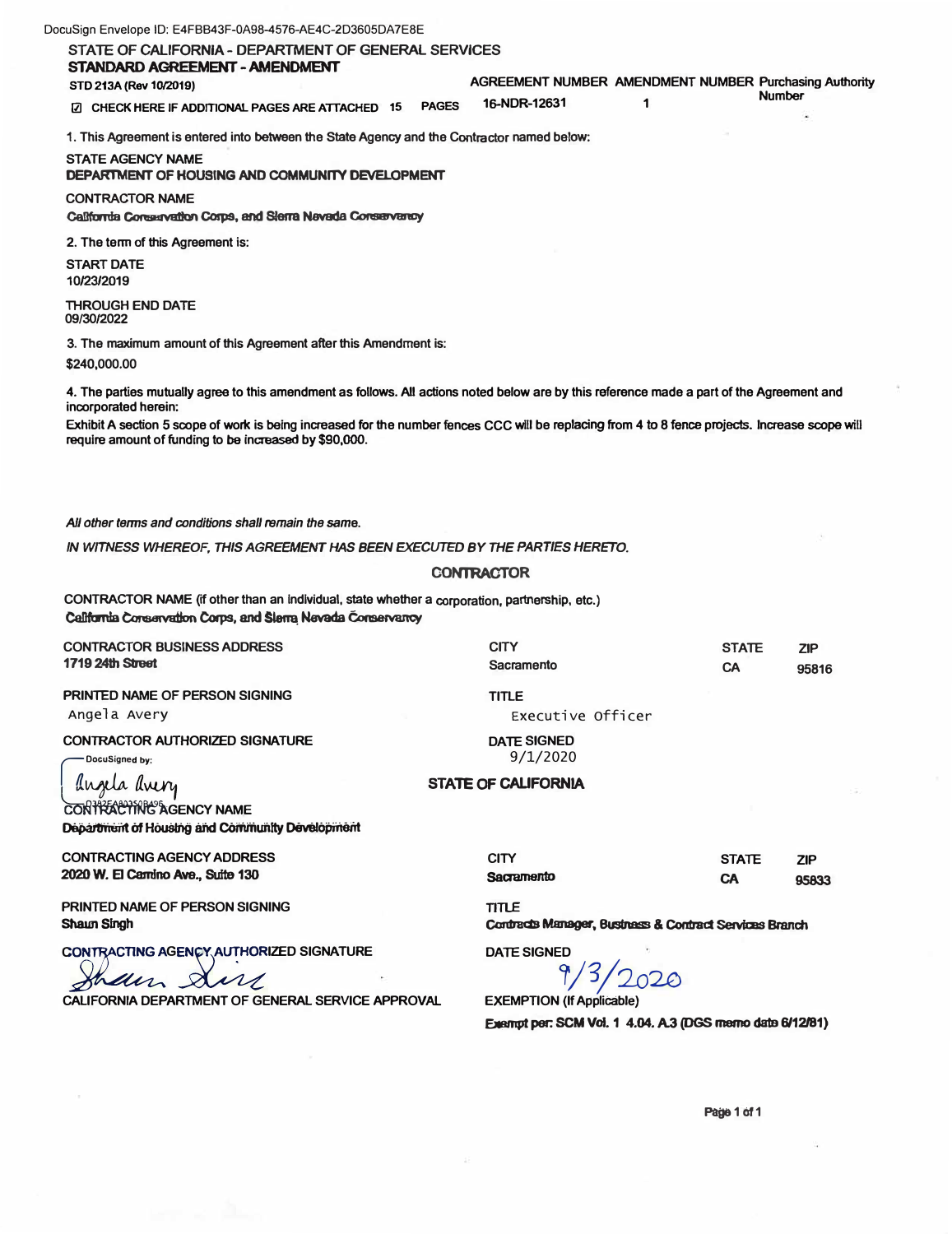**California Conservation Corps, Sierra Nevada Conservancy 16-NDR-12631, Am. 1 Page 1 of 15 (Rev. 08/2020)** 

#### **EXHIBIT A**

### **RECITALS, AUTHORITY, PURPOSE AND SCOPE OF WORK**

### **RECITALS**

**On June 22, 2015, U. S. Department of Housing and Urban Development ("HUD") Secretary Julian Castro invited California and 39 other states and communities to compete in the second and final phase of the National Disaster Resilience Competition ("NDRC"). These finalists, representing areas that experienced a presidentially-declared major disaster in 2011, 2012 and/or 2013, competed for a portion of almost \$1 billion in funding for disaster recovery and long-term community resilience.** 

**The CALIFORNIA DEPARTMENT OF HOUSING AND COMMUNITY DEVELOPMENT ("HCD" or "Department") submitted an NDRC application to HUD on behalf of the State of California. This application included three (3) activities to address unmet recovery needs related to the December 13, 2013 presidentially-declared disaster known as the California Rim Fire ("DR-4158") that occurred in Tuolumne County. In response to the NDRC Notice of Funding Availability ("NOFA") (defined below), HCD**1 **in conjunction with other partners, developed a program known as the Community and Watershed Resilience Program ("State Program" or "Program"). The Program has three (3) separate activities located in Tuolumne County that are interconnected. Development of the Program and associated activities requires HCD to continue working with partners identified in the NDRC application approved by HUD.** 

**Funding for the competition is from the Community Development Block Grant-National Disaster Resilience ("CDBG-NDR") appropriation provided by the Disaster Relief Appropriations Act, 2013 (PL 113-2), which made emergency funds available for Hurricane Sandy and other presidentiallydeclared disasters occurring in 2011-2013. The competition focused states' and local jurisdictions' efforts to prepare their communities for the impacts of climate change and to support investments in more resilient infrastructure. HCD's NDRC application requested \$117,000,000 for two projects and one program activity, and HUD awarded \$70,359,459 on January 21, 2016. The HUD award included approximately \$19,755,000 for the development and implementation of a Community Resilience Center ("CRC") to be carried out by Tuolumne County, \$22,000,000 for a proposed biomass utilization facility ("BUF") project with the development and initial implementation to be administered by Sierra Nevada Conservancy ("SNC"), and \$28,604,459 for the Forest and Watershed Health Program ("FWHP") with implementation to be administered by SNC. General administration funding not to exceed 5 percent of the total award will be allocated from within each awarded activity budget.** 

**HUD announced the NDRC funding in a NOFA publication, attached in Exhibit E (Funding Opportunity Number: FR-5800-N-29, Opportunity Title: National Disaster Resilience Competition).** 

**The NDRC is a response to requests for funding from states and local communities to address the unmet recovery needs, through strategic community investments for resilience, to recover from past presidentially declared disasters while improving their ability to withstand future environmental shocks and stresses.** 

**HUD has awarded NDRC funds for innovative approaches that address unmet recovery needs from past disasters while also addressing the vulnerabilities that could put Americans in harm's way during future disasters. The competition encourages communities to consider how they can recover from a past disaster and how to avoid and mitigate future disaster losses. Applicants (i.e., the State of California) had to link or "tie-back" their proposals to the disaster from which they were recovering, as well as demonstrate how they were reducing future risks and advancing broader community**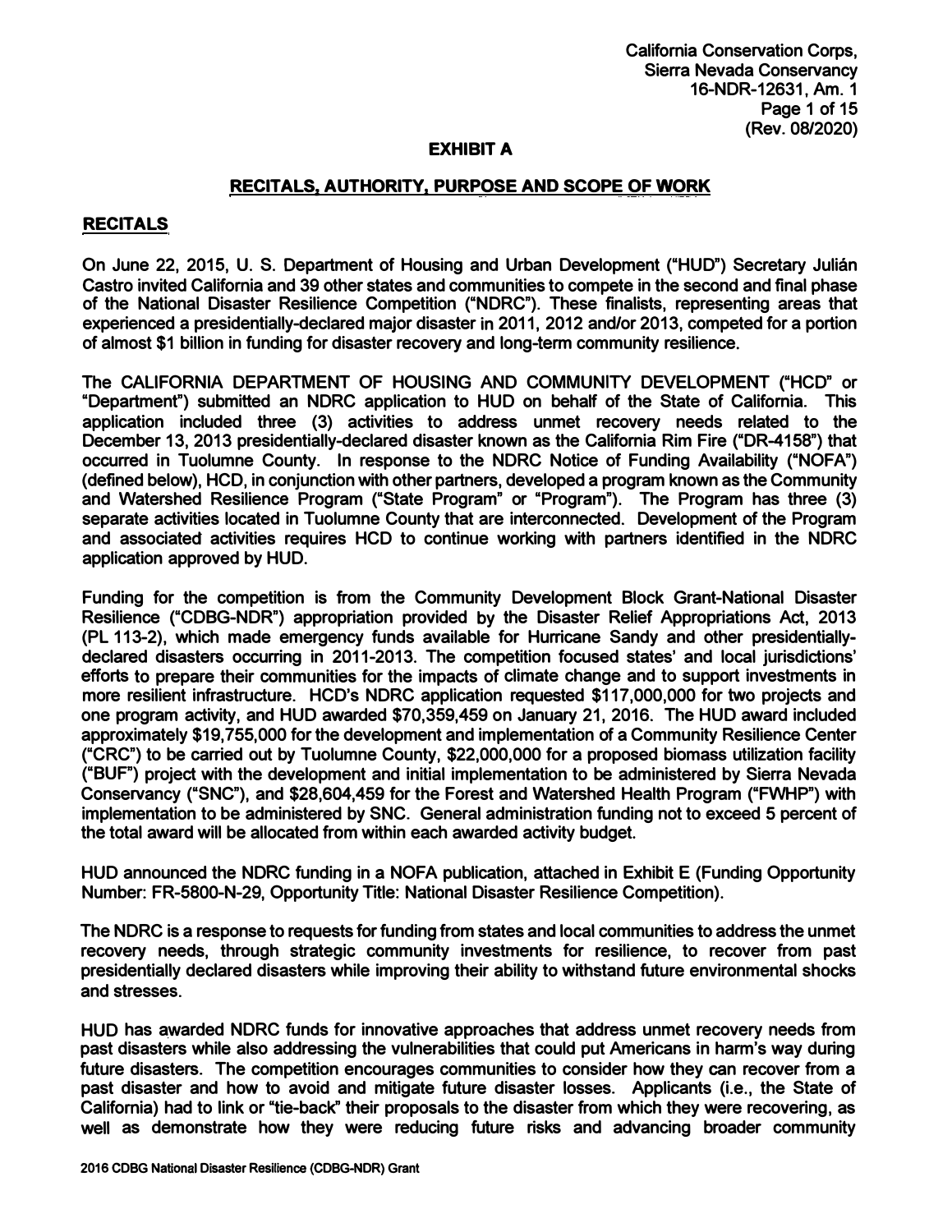**California Conservation Corps, Sierra Nevada Conservancy 16-NDR-12631, Am. 1 Page 2 of 15 (Rev. 08/2020)** 

### **EXHIBIT A**

**development goals within their target geographic area(s).** 

### **1. NDRC Competition Obiectives**

**The Competition sought to meet the following six objectives:** 

- **A. Fairly and effedively allocate \$1 billion in CDBG-NDR funds.**
- **8. Create multiple examples of modern disaster recovery that apply science-based and forward-looking risk analysis to address recovery, resilience, and revitalization needs.**
- C. Leave a legacy of institutionalizing, in as many states and local jurisdictions as possible, **the implementation of thoughtful, sound, and resilient approaches to addressing future risks.**
- **D. Provide resources to help communities plan and implement disaster recovery that makes them· more resilient to future extreme weather events or other shocks, while also improving quality of life for existing residents.**
- **E. Fully engage community stakeholders to inform them about the impacts of climate change and develop pathways to resilience based on sound science.**
- **F. Leverage investments from the philanthropic community to help communities define problems, set policy goals, explore options, and craft solutions to inform their own local and regional resilient recovery strategies.**

**These six objectives are memorialized so that all parties to this Agreement, and all parties involved with carrying out this Agreement, better understand the purpose of the NRDC funds and fully implement the intent of the NDRC.** 

**The NDRC NOFA defined "Partner" as a state, a unit of local government, a nonprofit entity, a private developer, a financial institution, or another entity chosen by the applicant to assist the applicant in applying for funding or in carrying out a funding award or project under this NOFA, and which submits a letter of intent and signs a partnership agreement to assist in that capacity, and which may be referenced by the applicant for purposes of demonstrating additional capacity for planning, design, financing, or implementation in applying for funding under the NOFA.** 

**As part of the NDRC application, HCD provided executed partnership letters of intent and agreements, signed by the executive of the Partner entity, demonstrating a commitment to work collaboratively throughout the entirety of the grant application and implementation process and to undertake specified actions (see Exhibit F for copy of partnership agreements of those entities receiving NDR funding for completion of project adivities under this Agreement). HCD has one**  formal partnership for the CRC project(s) with the County of Tuolumne. HCD has four (4) **separate formal partnership agreements for the FWHP with: 1) SNC; 2) the United States Forest Service ("USFS"); 3) the California Department of Forestry and Fire Protection ("CAL FIRE"); and the California Conservation Corps ("CCC"). HCD has one partnership agreement for the BUF projed with SNC. HCD has a number of other partnerships with other state agencies, but those agencies will not be a party to the HCD NOR agreements.**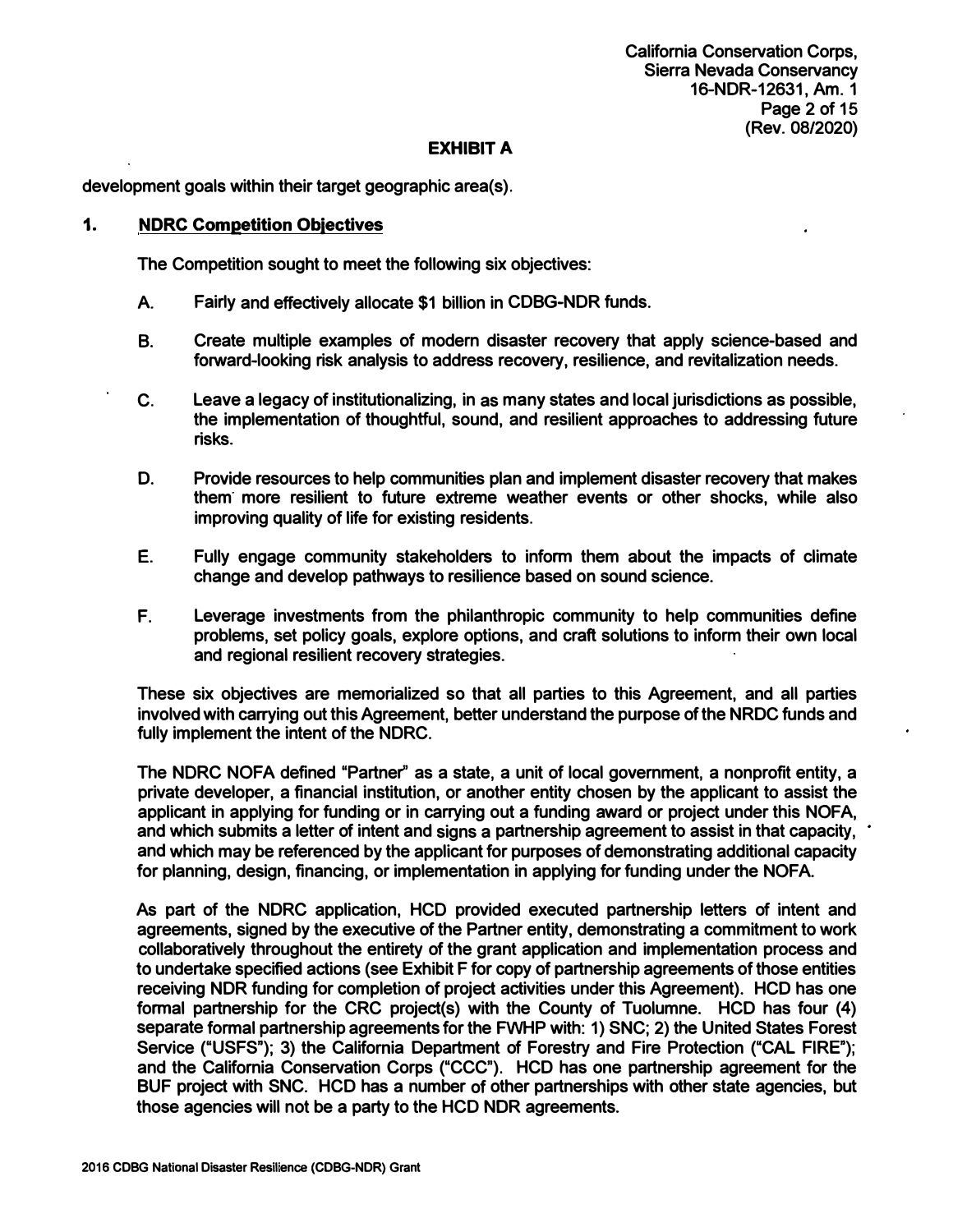**These less formal partnerships with Governor's Office of Planning and Research ("QPR") and California Environmental Protection Agency ("CalEPA") continue to participate with other partners via the "Core Team". The Core Team is composed of HCD, SNC, USFS, County of Tuolumne, and CAL FIRE and may include representatives of OPR and CalEPA and oversees HCD administration and the Partner's coordination of project development to ensure that the Program becomes operational, scalable and replicable.** 

**This Agreement supplements the partnership agreement with CCC after the HUD award of funding. This Agreement will ensure all the financial and performance requirements related to NDR project development and implementation are met.** 

**This Agreement must be executed before implementation of CDBG-NDR project activities. Pursuant to FR-5936-N-01, Section V.A.1.g. (v), this Agreement and other associated partnership agreements require parties to comply with CDBG-NDR requirements, including requirements found in the Disaster Relief Appropriations Act, 2013 PL 113-2, Title I of the Housing and Community Development Act of 1974 (42 U.S.C. 5302, et seq.), the CDBG program federal regulations at 24 CFR part 570, FR-59-N-01 and any other applicable Federal Register notices, 2 CFR 200 requirements and commitments made in HCD's Phase 1 and Phase 2 NDRC applications.** 

**As a condition of the State of California applying for CDBG-NDR funds, the State made certain certifications, which are shown in Exhibit F (Certifications), which involve at minimum:** 

- **A. The State of California, and any contractor, subrecipient, or designated public agency carrying out an activity with CDBG-NDR funds, certifying that such entities possess the legal authority to carry out the project activities, in accordance with all applicable federal regulations and requirements.**
- **B. The State of California and its Partners certifying that project activities to be administered with funds under the NDRC are consistent with the State of California's application.**

**HCD and HUD have entered into a federal grant agreement for CDBG-NDR funding. Under that agreement, HCD is the sole entity that will have access to HUD's Line of Credit Control System ("LOCCS") through the Disaster Recovery Grant Reporting ("DRGR") system. HCD will use**  DRGR to draw down CDBG-NDR funding. Under PL113-2, HCD is legally and financially **accountable for the use of all funds and may not delegate or contract to any other party any inherently governmental responsibilities related to the federal grant management of the funds, such as oversight, policy development, and financial management.** 

**CDBG-NDR regulations and requirements impose specific funding restrictions (described in Exhibit D), which apply to HCD and also to CCC under this Agreement and their subrecipients or contractors in conjunction with any NDRC project activities.** 

**The Program is made up of three different but interrelated activities. The Program is designed to create partnerships and practices needed to support resilience in the communities and natural systems in California's upper watersheds, which provide sixty (60) percent of the State's developed water resources.**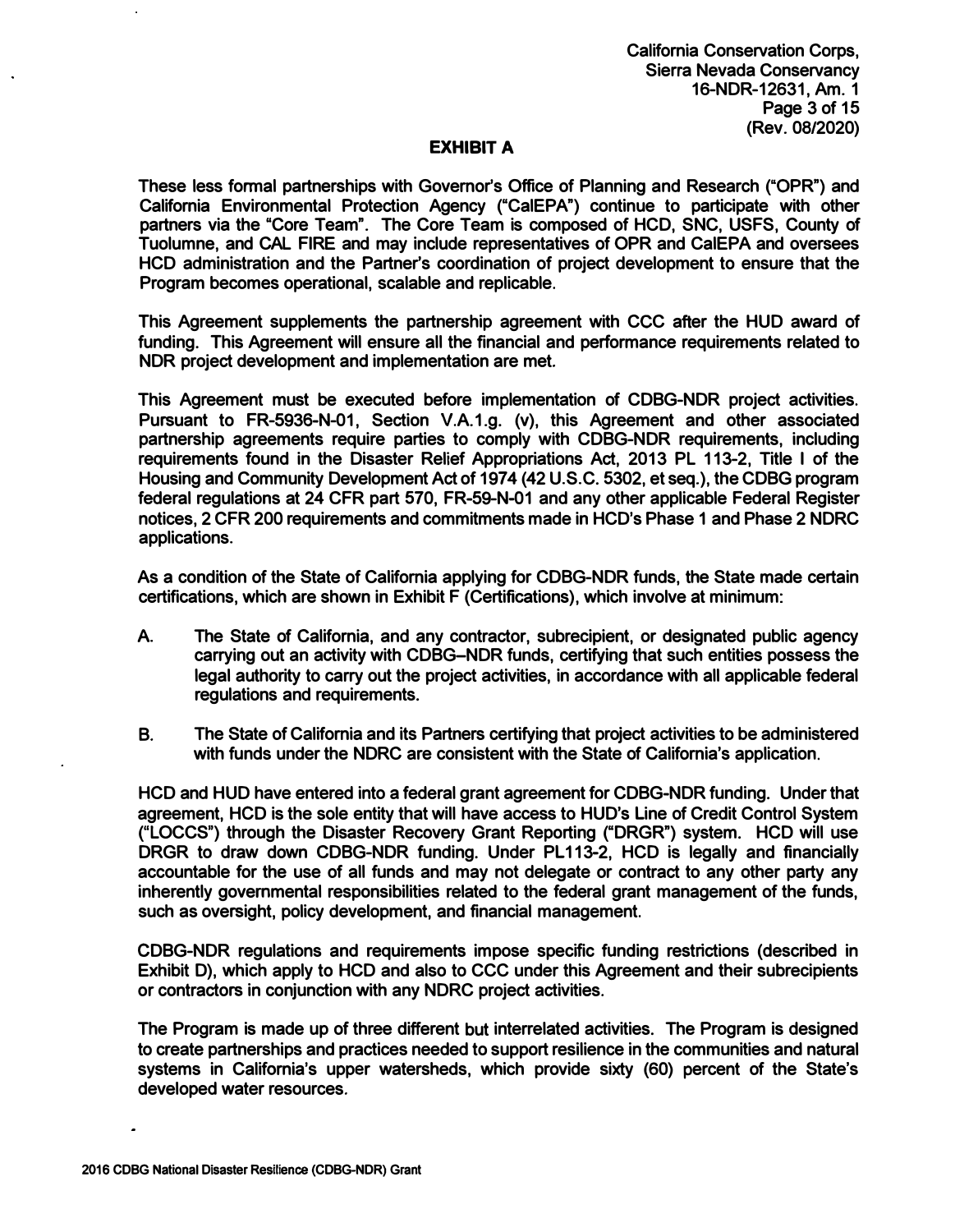**California Conservation Corps, Sierra Nevada Conservancy 16-NDR-12631, Am. 1 Page 4 of 15 (Rev. 08/2020)** 

## **EXHIBIT A**

### **2. California's Approach: The Community & Watershed Resilience Program**

**The following information describes the project activities selected for funding for the State of California's NDRC Program:**

### **A. Community Resilience Center {CRC)**

**The development and operation of at least one CRC in Tuolumne County that will serve multiple purposes including year-round needed services, such as education and training facilities, commercial kitchen for local Meals-on-Wheels type programs, and children's services such as the Head Start program. On a limited basis, the CRC can serve as an evacuation center/emergency shelter as well as a facility for California Conservation Corps program operations. CRC location . selections will include robust public participation.** 

### **B. Biomass Utilization Facility {BUF)**

**The BUF project is intended to provide options for clean disposal of unmerchantable biomass removed from the forest, clean power, and wood products facilities for repurposing any merchantable biomass. This will be a two-phase development process, with the first phase including market and feasibility analysis with site selection, preliminary engineering & design, and preliminary environmental review. The second phase includes build-out and operation of the BUF.** 

#### **C. Forest & Watershed Health Program {FWHP)**

**This green infrastructure program includes restoration of forest, meadows, watersheds and rangelands within the Rim Fire bum area, as well as expansion of existing fuel breaks and the creation of one new fuel break. Given the uncertain future of drought, climate change and wildfire, FWHP activities are designed to improve forest and watershed health and resilience against further environmental disturbances.** 

#### **The foregoing Recitals are a part of this Agreement**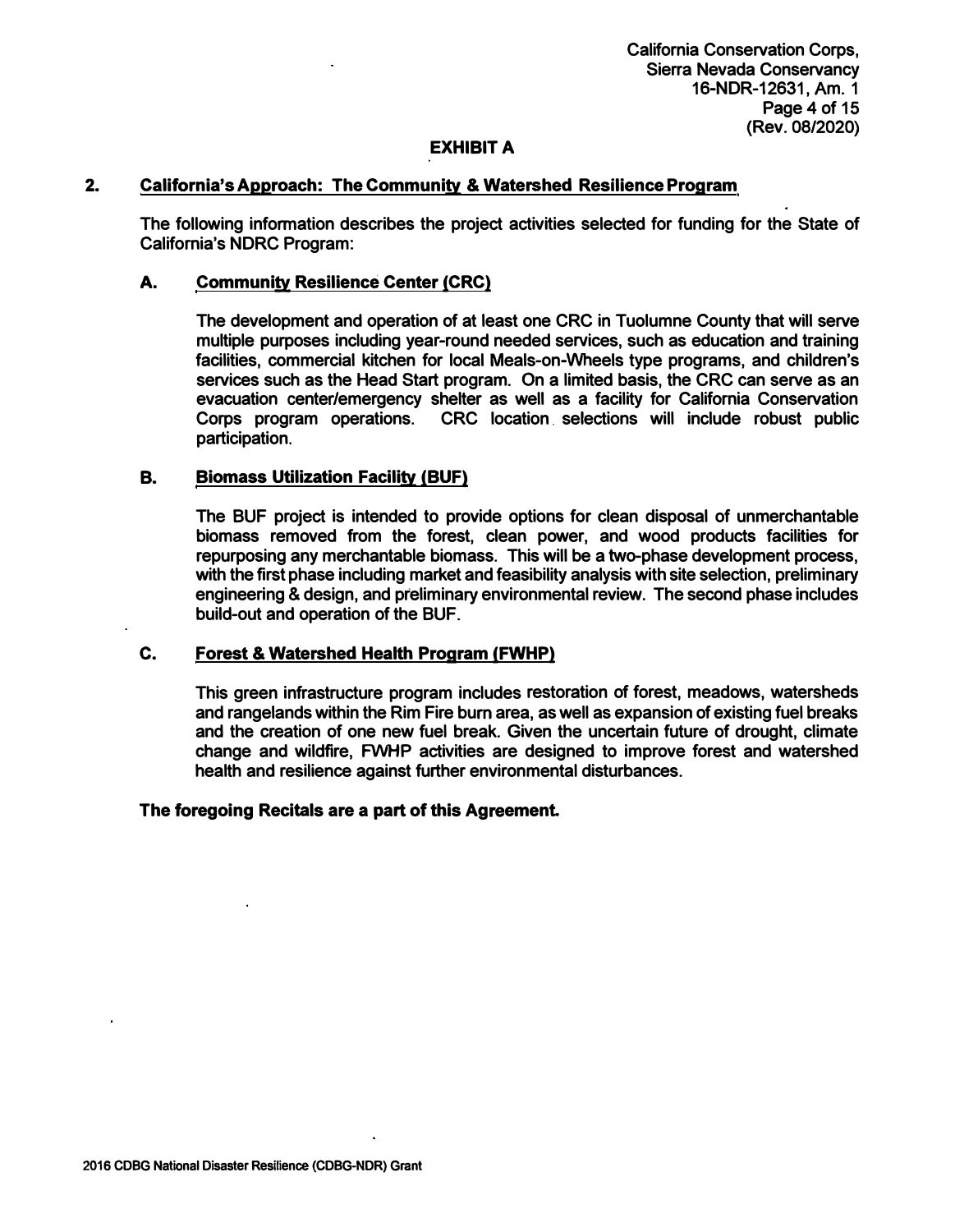### **1. Authority and Purpose**

**This Standard Agreement ("Agreement") provides official notification of the conditional reservation of funding made available by the federal Disaster Relief Appropriations Act, 2013 (Public Law 113-2, approved January 29, 2013) ("Appropriations Act") and awarded under the National Disaster Resilience Competition as CDBG National Disaster Resilience grants, Catalog of Federal Domestic Assistance number 14.272 - National Disaster Resilience Competition. This is a three-party agreement between HCD, the California Conservation Corps ("CCC" or "Grantee" or "Contractor"), and the Sierra Nevada Conservancy ("SNC").**

**HCD also administers the federal CDBG Program for non-entitlement jurisdictions ("CDBG" or "the Federal Program") pursuant to the provisions of 42 U.S. Code ("U.S.C.") Section 5301 et** seq., 24 Code of Federal Regulations ("CFR") Part 570, Subpart I, and the California State CDBG **Regulations, pursuant to 25 California Code of Regulations (CCR), Sections 7050 et seq. The Federal Program is listed in the Catalog of Federal Domestic Assistance as 14.228- CDBG - Community Development Block Grant Program.**

**For many years, HCD has successfully administered the federal CDBG program for non-entitlement jurisdictions, and has developed a boilerplate contract that it will use to make a CDBG-NDR award; this Agreement is built upon the HCD established non-entitlement boilerplate agreement language.**

**In accepting this conditional reservation of CDBG-NDR funds by executing this Agreement, CCC and SNC agree to comply with the terms and conditions of this Agreement, the representations** contained in the CDBG-NDR application (the "Application"), which contains CCC's and SNC's **letter of intent to be a partner and initial partnership agreement ( see Exhibit F) for this funding allocation, which is incorporated herein by reference, and the requirements of the authorities cited above and any other terms and conditions imposed by HUD, HCD or the State.**

### **2. Three Party Structure**

**While HCD is the Granter and CCC is the Grantee under this Agreement, SNC is the Program Coordinator for these CDBG-NDR funds.** 

**To that end, SNC will work directly with the Grantee to implement the Forest and Watershed Health Program, as awarded, on behalf of the Department. SNC will be the project coordinator and day-to-day program coordinator for the duration of this Agreement. SNC's Agreement with HCD, contract number 16-NDR-11311, is hereby incorporated by reference.** 

**The Grantee, SNC, and HCD will follow all processes and procedures as set forth in this Agreement and the most recent versions of the HUD CDBG-NDR technical assistance**  and guidance to ensure compliance with all applicable federal statutes, regulations, guidelines **and federal register notices, as the same may be amended from time to time. CCC and SNC shall also follow all HCD federal and state compliance guidance, as well as policies and procedures for administration and implementation of FWHP activities during the term of this Agreement.** 

### **3. Eligible Activities and Costs**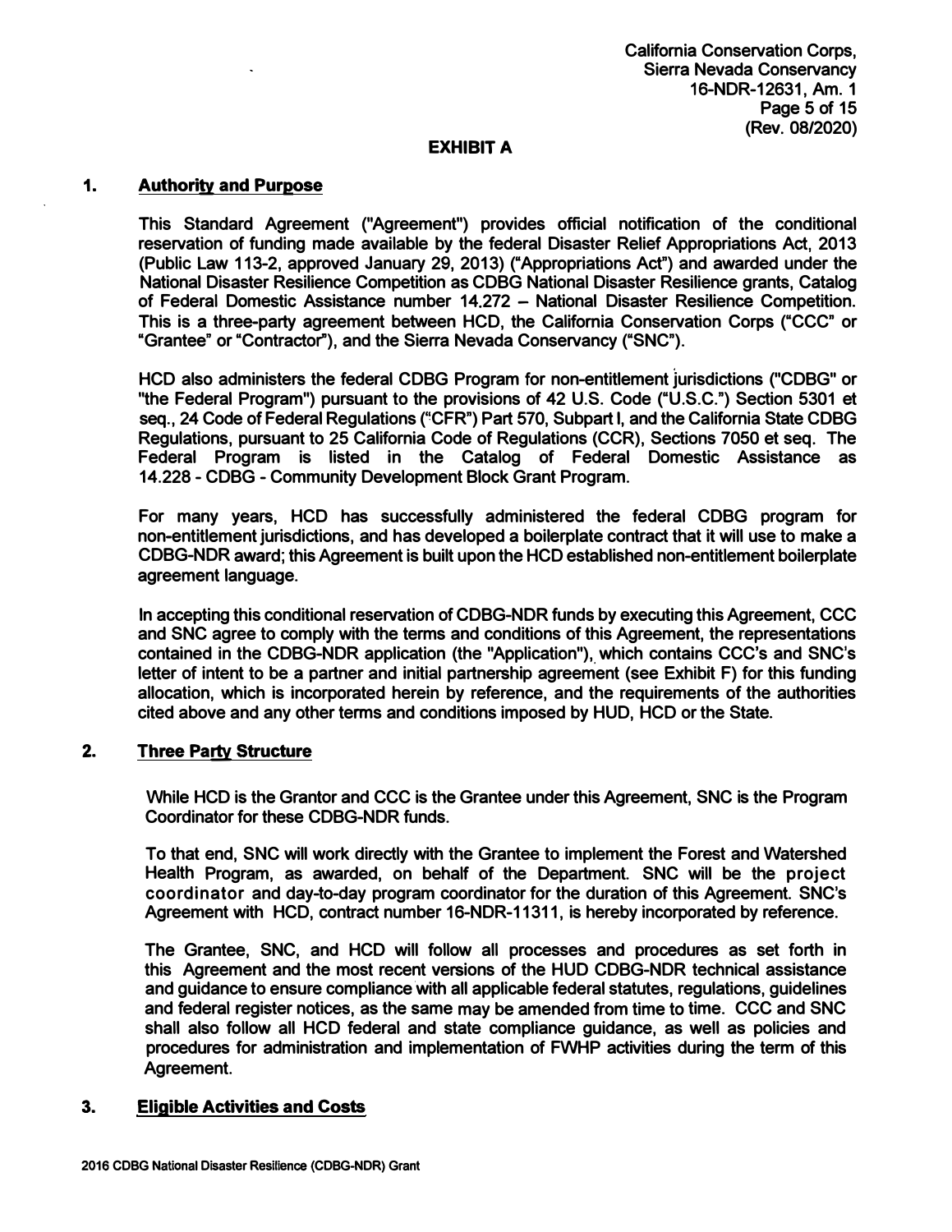**CCC shall only use funds under this Agreement for eligible CDBG-NDR activities and costs as**  under existing Section 105(a) of Title I of the Housing and Community Development Act of 1974, as amended by the Appropriations Act as well as activities specified **in the NDRC NOFA, and the HUD CDBG-NDR grant agreement with HCD, and in compliance with other requirements or conditions which may be imposed by HUD from time to time. The eligible activities under this Agreement are described below in Section 5, Scope of Work.** 

**Eligible costs for project activities under this Agreement must comply with the provisions of federal Office of Management and Budget ("OMB") regulations in 2 CFR Part 200, subpart E, as may be amended from time to time. The total amount of funds drawn during the entire Agreement term must be for actual and reasonable costs incurred according to the United States Office of Management and Budget's Uniform Guidance (issued December 26, 2013). Source documentation for all time, materials and services costs must be maintained in CCC's administration files.** 

**Eligible costs are also defined in HUD CPD Memo 13-07. Eligible planning costs are defined in 42 U.S.C. 5305(a) (12).** 

**The 0MB Uniform Guidance will supersede requirements from 0MB Circulars A-87, A-133 and A-122. 0MB Uniform Guidance, "Uniform Administrative Requirements, Cost Principles, and Audit Requirements for Federal Awards" is located at 2 CFR Chapter I and Chapter II, Part 200. 0MB Circular A-122, "Cost Principles for Non-Profit Organizations" is located at 2 CFR, Part 230.** 

#### **4. Meeting CDBG National Obiective**

**Project activity costs expended by CCC as part of implementing the activities under this Agreement will require documentation of eligible costs for the Work described in Section 5. Per the CDBG-NDR National Objective regulations, full compliance is not achieved until the project activity is completed and urgent need identified in the NDRC application is addressed by the Work as described in this Exhibit. Therefore, for each project activity funded under this Agreement, CCC must document completion of items A, B, and C in Section 5 below. This documentation is required in order to be in compliance with the National Objective requirement and to provide information on beneficiaries of the project. National Objective compliance is further outlined in Exhibit D, Section 4, of this Agreement.** 

### **5. Scope of Work**

**A. CCC shall perform the funded activities described in the Scope of Work (Work) below. These activities were included in the State of California's NDRC Application to HUD,** which is on file with the Department of Housing and Community Development, Division **of Financial Assistance, 2020 West El Camino Avenue, Suite 500, Sacramento, California, 95833, and which is incorporated herein by reference. All written materials or alterations submitted as addenda to the original Application and which are approved in writing by HUD are hereby incorporated as part of the Application. HCD reserves the right to require CCC to modify any or all parts of the Work in order to comply with CDBG-NDR requirements. HCD reserves the right to review and approve all Work to be performed by CCC, its contractors, and subrecipients under this Agreement. Any proposed revision to the Work by CCC must be submitted in writing for review and approval by the Department and the Core Team and may require an amendment to this**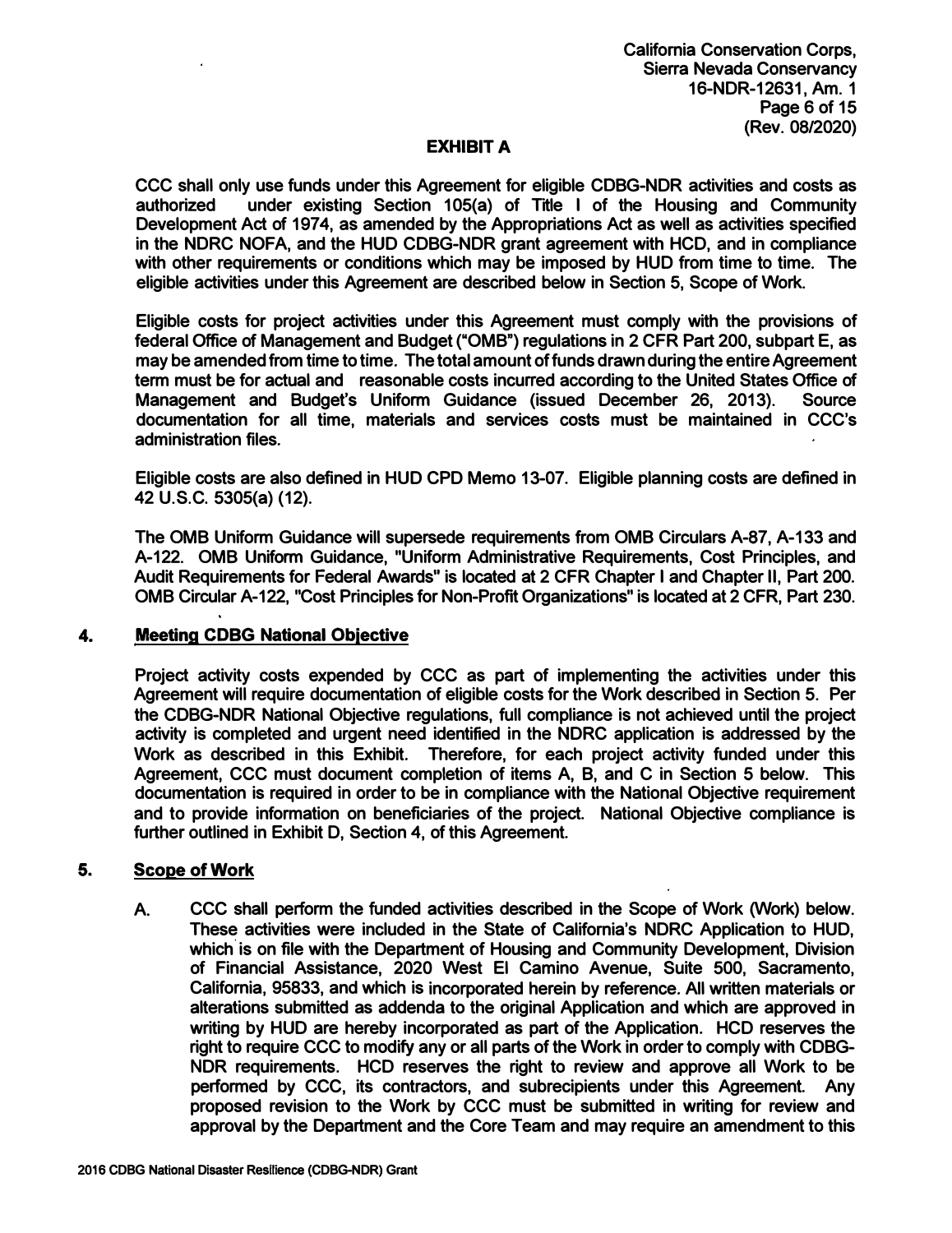**Agreement. Approval of revisions shall not be presumed. Revision shall be valid upon receipt of HCD written approval.** 

**The Scope of Work to be performed by SNC under this Agreement is the same Scope of Work as set forth in Section 5 of that certain Standard Agreement between HCD and SNC dated as of 05/30/2017 under contract 16-NDR-11311, which Section is · incorporated by reference herein.**

- **B. For the purposes of performing the Work and subject to the terms of this Agreement, HCD agrees to reimburse CCC up to the amounts identified below. Unless amended, HCD shall not be liable for any costs for Work in excess of these amounts, nor any unauthorized or ineligible costs.**
- **C. Rangeland infrastructure (fences, water troughs, gates and cattle guards} play an important role in livestock management on public lands. There is currently an increased potential for livestock concentration in riparian areas, which may result in undesirable impacts to water quality and sensitive ecosystems. The Rim Fire resulted in significant impacts to rangeland infrastructure.**

**The scope of work to be performed by CCC crews shall work with USFS to reestablish, repair, and construct eight rangeland fence projects totaling approximately 11.1 miles on the Stanislaus National Forest. CCC crews shall perform brush and small dead tree removal and any other activities necessary to prepare the areas prior to fence construction or reconstruction. USFS staff will provide oversight and direction to CCC crews pursuant to a separate agreement between USFS and CCC. That agreement will detail work specifications, timelines, deliverables, and other project specific information.** 

**Upon execution of a separate agreement with USFS, CCC shall submit to SNC and HCD a work plan detailing the timeline for completing this scope of work.** 

**CCC crews shall be overseen by a supervisor with prior rangeland fencing experience to ensure timely and effective completion of this scope of work. If necessary, CCC shall provide opportunities for corps members to receive training from crews with rangeland fencing experience.** 

**CCC shall work with and be assisted by HCD staff and HCD's technical assistance consultant as part of implementing the FWHP project. CCC is responsible for and shall ensure the completion of the Work in accordance with the criteria set forth above. In the event that there are excess funds remaining in the budget after the completion of the approved activities, all such excess funds shall be retained by or returned to HCD, as the case may be, so that HCD may reallocate such funds to other CDBG-NDR project activities if HUD so approves.** 

### **6. Budget**

**Rangeland Fencing Project amounts cannot exceed a maximum of \$240,000.** 

### **CCC Budget:**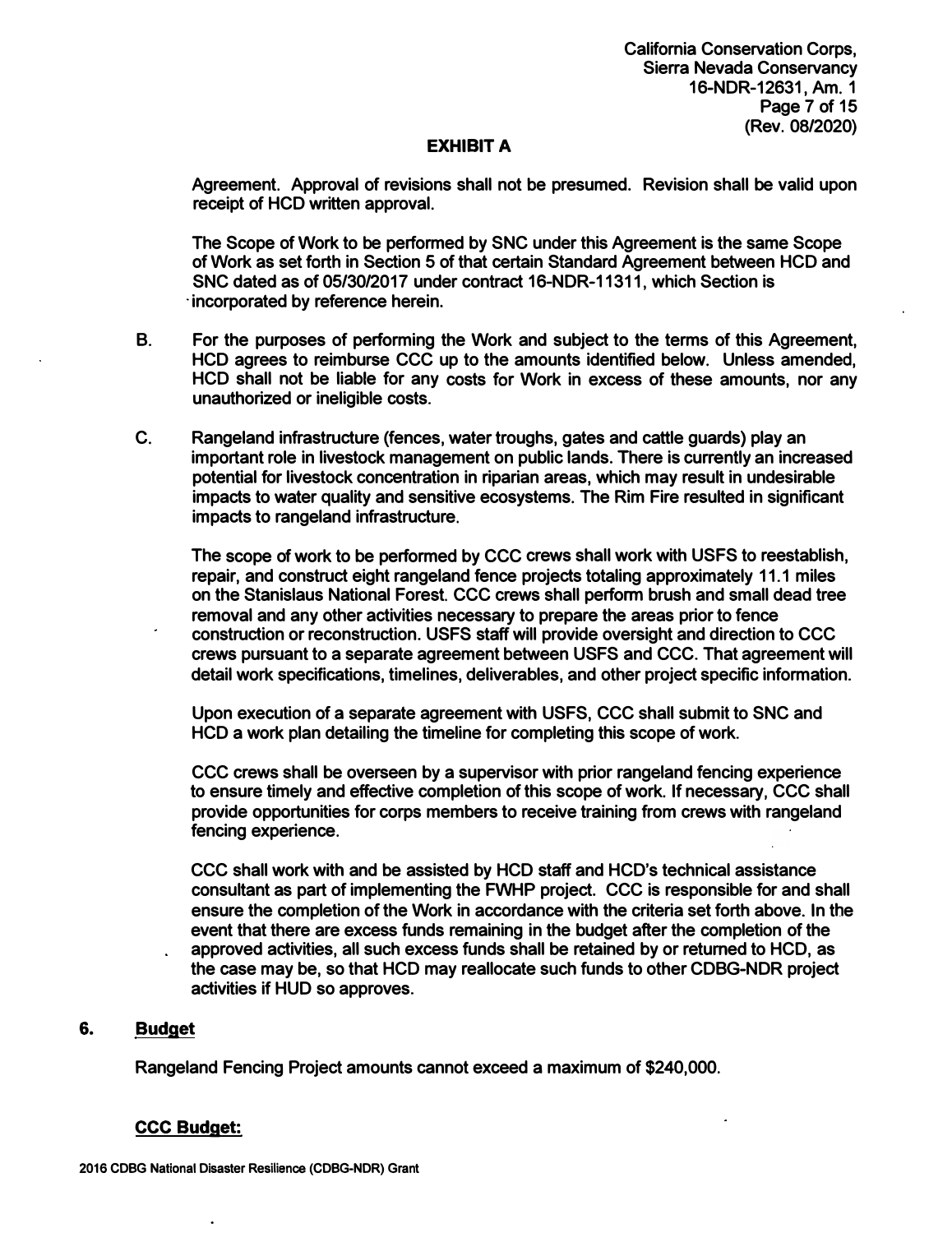| <b>Activity</b>                 | <b>Activity</b><br><b>Amount Matrix</b><br><b>Code</b> | <b>National</b><br><b>Objective</b> | <b>Grant Funds</b> |
|---------------------------------|--------------------------------------------------------|-------------------------------------|--------------------|
| <b>Public Improvements FHWP</b> | 03                                                     | <b>Urgent Need</b>                  | \$240,000          |
| <b>TOTAL</b>                    |                                                        |                                     | \$240,000          |

## **SNC Budget**

**SNC does not have a budget associated with the activities in this Agreement. As outlined in Section A (2), SNC and HCD have a separate agreement, 16-NDR-11311, which provides funding to SNC for CDBG-NDR activities they will conduct under this three party agreement. This same agreement, incorporated by reference into this Agreement contains SNC scope of work to be conducted with CCC and HCD.** 

### 7. **Budget Line Item Adiustrnents**

**Line item adjustments shall be for Matrix Codes, if HUD changes an activity matrix code(s) or if there is an error in recording the activity code, HCD will inform CCC in writing and the correction shall not require an amendment to this Agreement.** 

#### **8. Other Funding Sources**

**CCC shall report on the value of other funding contributions included as leverage for each project activity via the Project Set-Up/Completion Report. The Project Set-Up/Completion Report is the report, which conveys the information needed to establish a project-specific account in the DRGR system. This information may also be entered into the NDR. web-based grant management software system, pursuant to data entry instruction from HCD's technical advisory consultant, by CCC. CCC shall validate eligibility of leverage with HCD's CDBG-NDR technical assistance provider. The Project Set-up/Completion Report is used to convey any changes to the project-specific accounts and report the final project-specific information into DRGR.**

## **9. Payment Process**

**CCC shall follow the set-up, completion and payment process provisions outlined in Exhibit B. Eligible travel costs may be paid from the Grant Funds, but only if such costs are eligible and incurred in accordance with State travel laws.** 

#### **10. Administrative Requirements**

# **A.. Documentation and Record-Keeping**

### **1) Records to be Maintained**

**CCC shall maintain all records required by 24 CFR 570.506 that are pertinent to the activities to be funded under this Agreement. Such records shall include but are not limited to:**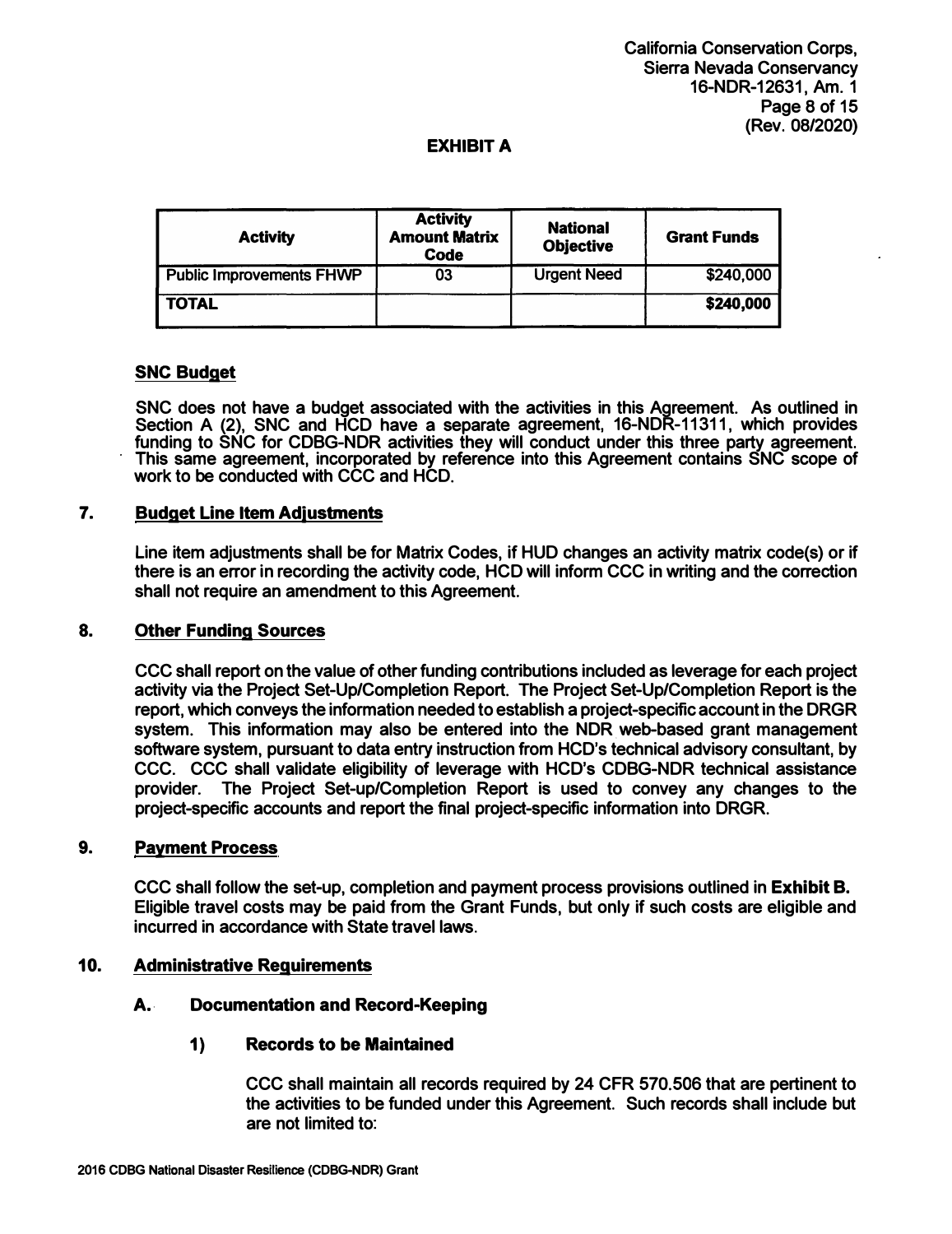- **a) Records providing a full description of each activity undertaken;**
- **b) Records demonstrating that each activity undertaken meets the National Objective of meeting an Urgent Need, per the CDBG-NDR program requirements;**
- **c) Records required to document the acquisition, improvement, use or disposition of real property acquired or improved with CDBG-NDR assistance, if applicable;**
- **d) Records documenting compliance with the fair housing and equal opportunity components of the CDBG-NDR program, if applicable;**
- **e) Financial records as required by 24 CFR 570.502(a)(15);**
- **f) Personnel, property and financial records, adequate to identify and account for all costs pertaining to this Agreement and such other records as may be deemed necessary by HCD to assure proper accounting for all project funds; and,**
- **g) Other records necessary to document compliance with Subpart K of 24 CFR Part 570, regarding environmental requirements.**

#### **B. Closeouts**

**CCC's obligations under this Agreement shall not end until all closeout requirements set forth in 24 CFR 570.509 are completed. The terms of this Agreement shall remain in effect during any period that CCC has control over CDBG funds, including program income.**

#### **C. Use and Reversion of Assets**

**The use and disposition of immovable property, equipment and remaining Grant Funds under this Agreement shall be in compliance with all CDBG and NOR regulations, which include but are not limited to the following:**

- **1) CCC shall transfer to HCD any Grant Funds on hand and any accounts receivable attributable to the use of funds under this Agreement at the time of expiration, cancellation, or termination of this Agreement.**
- **2) Immovable property under CCC control that was acquired or improved, in whole or in part, with funds under this Agreement in excess of \$25,000 shall be used to meet one of the CDBG National Objectives set forth in 24 CFR 570.208 until five (5) years after expiration of this Agreement ( or such longer period as HCD deems appropriate). If CCC fails to use such immovable property in a manner that meets a CDBG National Objective for the prescribed period of time,** *CCC* **shall pay to HCD an amount equal to the current fair market value of the property less any portion of the value attributable to expenditures of non-CDBG funds for the**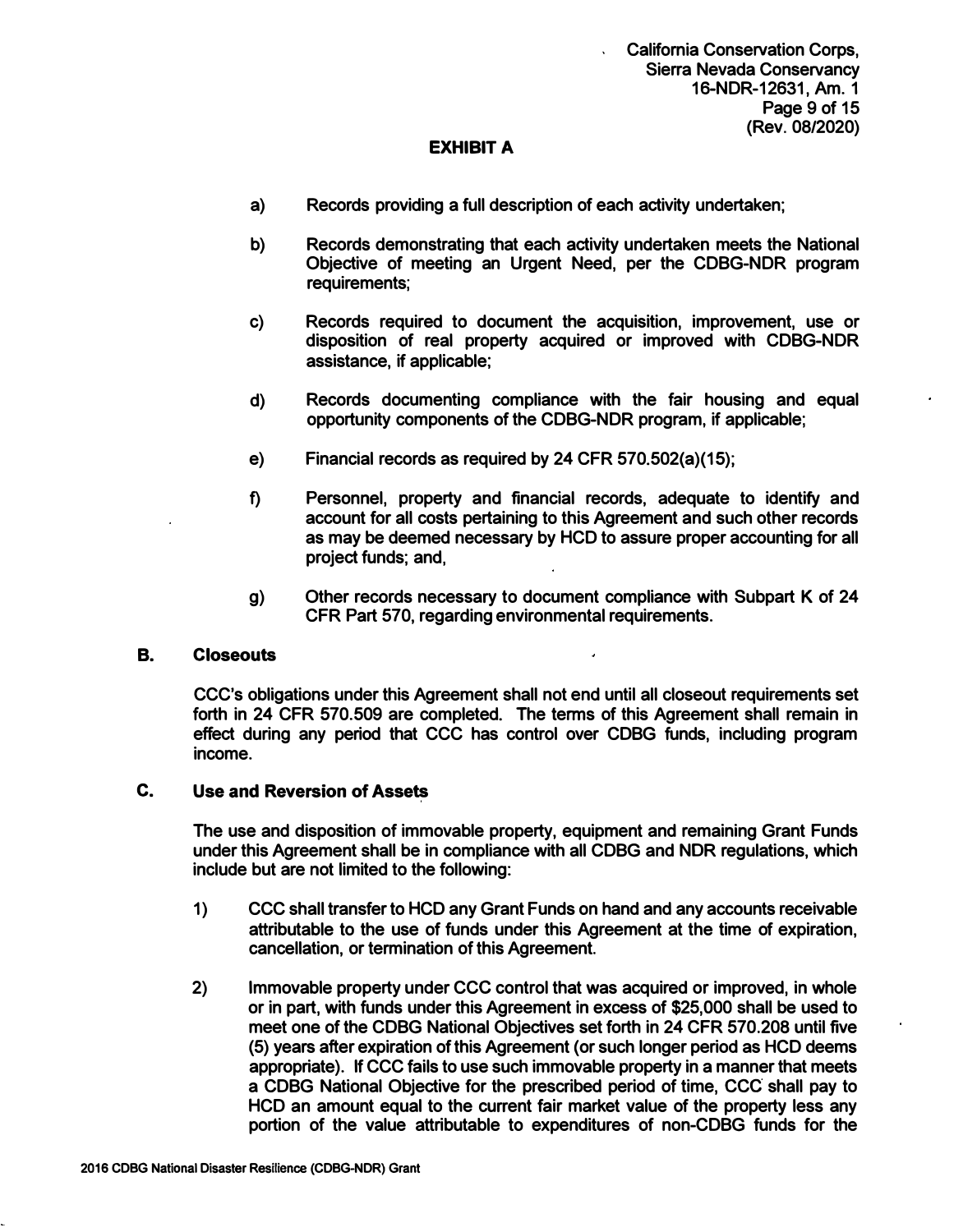**California Conservation Corps, Sierra Nevada Conservancy 16-NDR-12631, Am. 1 Page 10 of 15 (Rev. 08/2020)** 

### **EXHIBIT A**

**acquisition of, or improvement to, the property. Such payment shall constitute program income to HCD. CCC may retain real property acquired or improved· under this Agreement after the expiration of the five-year period.** 

**3) In all cases in which equipment acquired, in whole or in part, with Grant Funds is sold, the proceeds shall be program income (prorated to reflect the extent to which funds received under this Agreement were used to acquire the equipment). Equipment not needed by CCC for activities under this Agreement shall be: (a) transferred to HCD for the CDBG program; or, (b) retained by CCC after compensating HCD an amount equal to the current fair market value of the equipment less the percentage of non-CDBG funds used to acquire the equipment.**

#### **11. General Conditions**

#### **A. Independent Contractor**

**Nothing contained in this Agreement is intended to, or shall be construed in any manner, as creating or establishing the relationship of employer/employee, partnership or joint venture between the Parties. CCC and SNC shall at all times be and remain independent contractors with respect to all services to be performed under this Agreement. HCD shall be exempt from payment of all unemployment compensation, FICA, retirement, life and/or medical insurance and workers' compensation insurance, as CCC and SNC are independent contractors and are responsible for the same.** 

#### **B. HCD Recognition**

**CCC shall ensure recognition of the role of HCD and the U.S. Department of Housing and Urban Development in providing services through this Agreement. All activities, facilities and items used pursuant to this Agreement shall be prominently labeled as to funding source. In addition, CCC will include a reference to the support provided herein in all publications made possible with funds made available under this Agreement.** 

#### **C. Amendments**

**The parties may amend this Agreement at any time, provided that such amendments make specific reference to this Agreement, are executed in writing, signed by a duly authorized representative of each signatory hereto, and approved by HCD in its discretion. Such amendments shall not invalidate this Agreement, nor relieve or release the Parties from its obligations under this Agreement.** 

**HCD may require a written amendment to this Agreement to conform the Agreement to federal, state and local governmental laws, regulations, executive orders, guidelines, policies and available funding amounts a the same may change during the term hereof. Failure of CCC to execute the written amendment required by HCD may constitute, at HCD's sole discretion, a basis for termination of this Agreement for cause.** 

#### **12. No Assignment**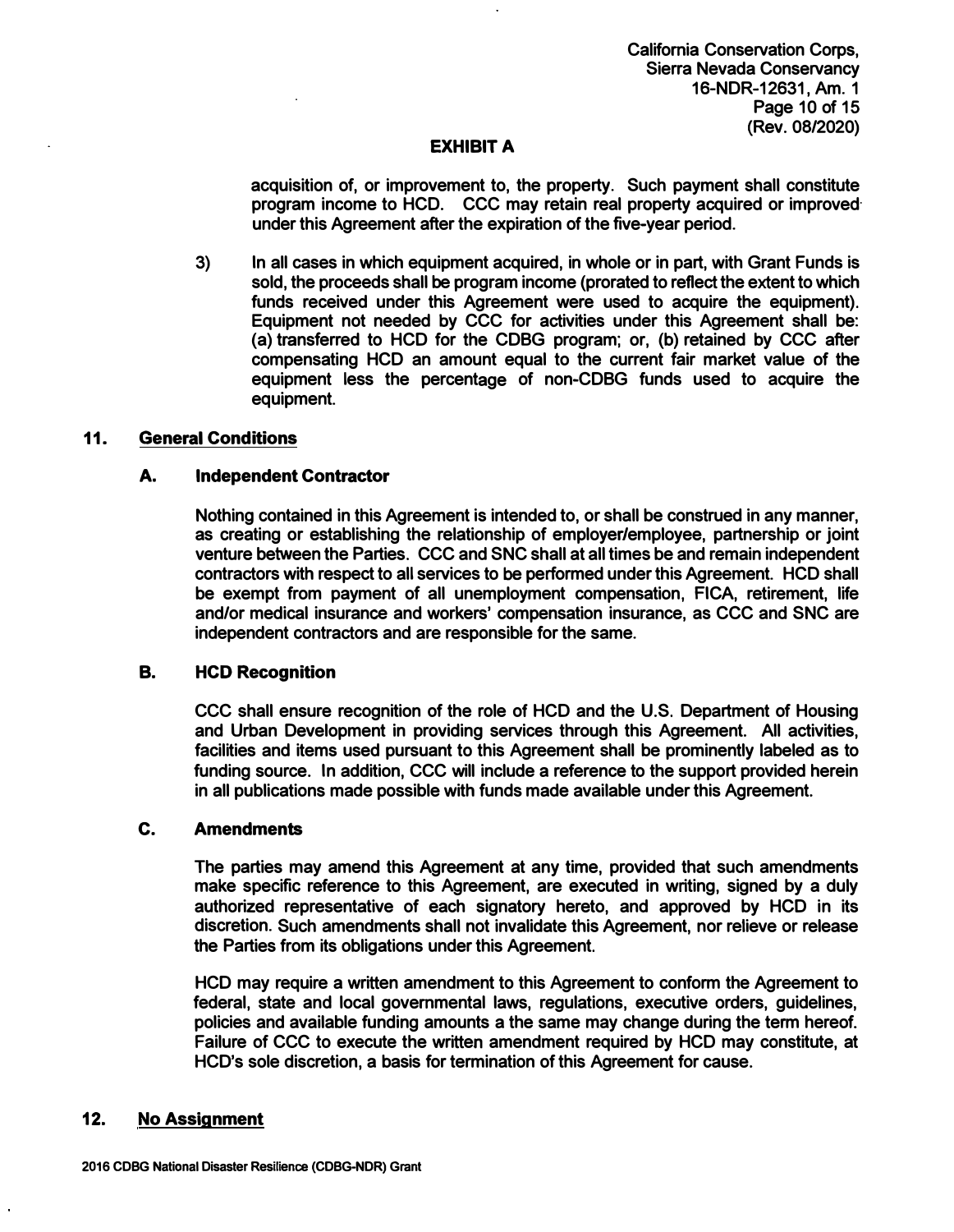**No party may transfer or assign this Agreement or transfer or assign any of its rights or assign any of its duties hereunder without the express written consent of the other parties. However, if the parties do mutually agree to an assignment, all rights and obligation set forth herein shall inure to the benefit of the parties and to their respective successors and assigns.** 

### **13. Severability**

**The terms and provisions of this Agreement are severable. Unless the primary purpose of this Agreement would be frustrated, the invalidity or unenforceability of any term or condition of this Agreement shall not affect the validity or enforceability of any other term or provision of this Agreement. The parties intend and request that any judicial or administrative authority that may deem any provision invalid, reform the provision, if possible, consistent with the intent and purposes of this Agreement, and if such a provision cannot be reformed, enforce this Agreement as set forth herein in the absence of such provision.**

### **14. Counterparts**

**This Agreement may be executed in identical, duplicate counterparts with each separate counterpart consisting of a valid and binding conveyance. Each of the undersigned agrees that their respective signature pages and acknowledgments may be removed from their respective counterpart and attached to a single original of this instrument.**

#### **15. Entire Agreement**

**This Agreement constitutes the entire understanding and reflects the entirety of the undertakings between the parties with respect to the subject matter hereof, superseding all negotiations, prior discussions and preliminary agreements. There is no representation or warranty of any kind made in connection with the transactions contemplated hereby that is not expressly contained in this Agreement.**

#### **16. No Authorship Presumptions**

**Each of the parties has had an opportunity to negotiate the language of this Agreement in consultation with legal counsel prior to its execution. No presumption shall arise or adverse inference be drawn by virtue of authorship. Each party hereby waives the benefit of any rule of law that might otherwise be applicable in connection with the interpretation of this Agreement, including but not limited to any rule of law to the effect that any provision of this Agreement shall be interpreted or construed against the party who ( or whose counsel) drafted that provision. The rule of no authorship presumption set forth in this section is equally applicable to any person that becomes party by reason of assignment and/or assumption of this Agreement and any successor to a signatory party.**

#### **17. Applicable Law, Controversies and Venue**

**Any claim or controversy arising out of this Agreement shall be resolved under Disputes, Section 46 of Exhibit D hereto.**

**This Agreement shall be governed by and construed in accordance with the laws of California. Exclusive venue and jurisdiction shall be vested in Sacramento County, California.**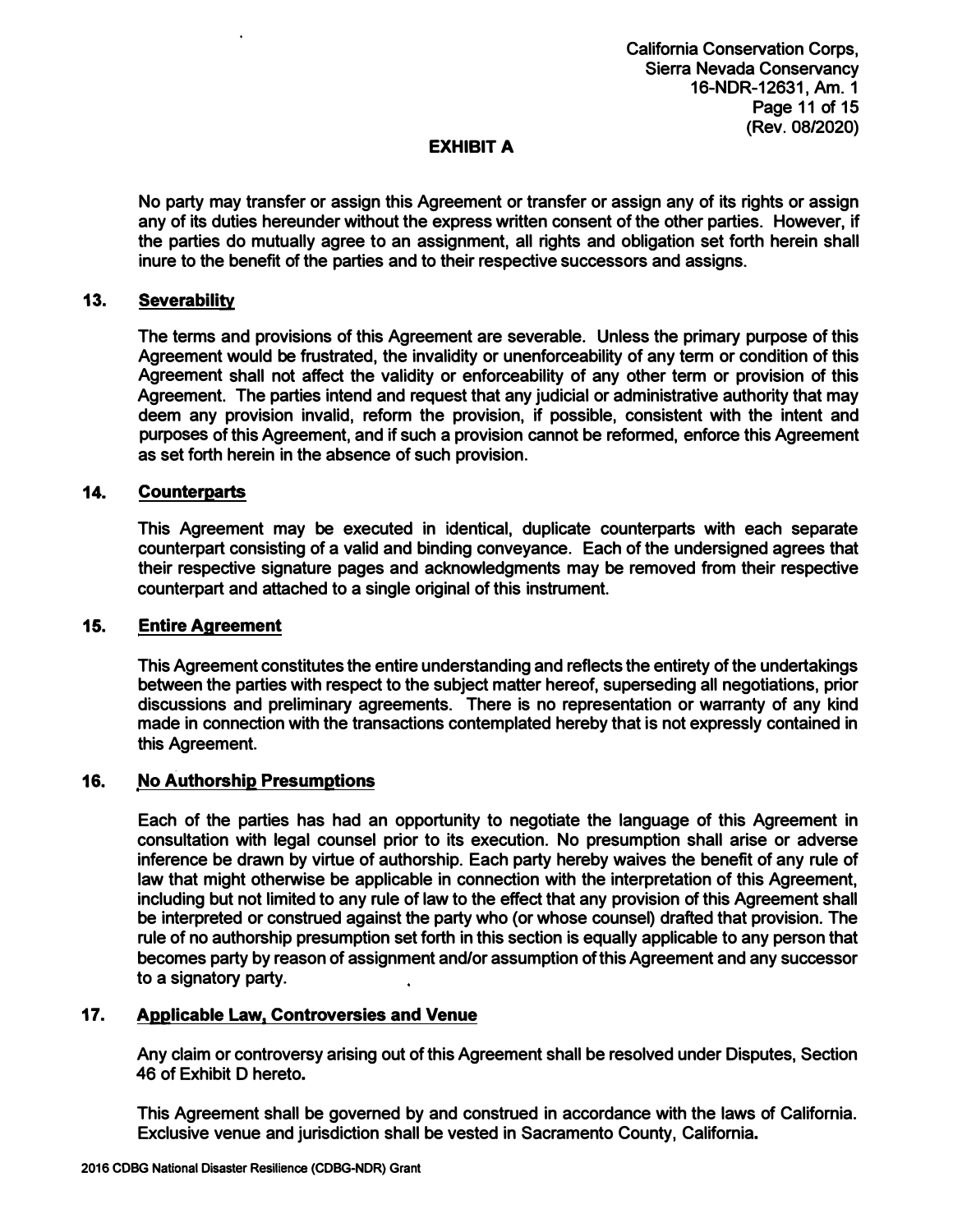### **18. No Personal Liability of Individual Representatives**

**No covenant or agreement contained in this Agreement shall be deemed to be the covenant or agreement of any official, trustee, officer, agent or employee of any corporate party in his individual capacity, and neither the officers of any party nor any official executing this Agreement shall be personally liable with respect to this Agreement or be subject to any personal liability or accountability under this Agreement by reason of the execution and delivery of this Agreement.** 

#### **19. Delay or Omission**

**No delay or omission in the exercise or enforcement of any right or remedy accruing to a party**  under this Agreement shall impair such right or remedy or be construed as a waiver of any breach **theretofore or thereafter occurring. The waiver of any condition or the breach of any term,**  covenant, or condition herein or therein contained shall not be deemed to be a waiver of any **other condition or of any subsequent breach of the same or any other term, covenant or condition herein or therein contained.** 

#### **20. Prohibited Activity**

**CCC is prohibited from using, and shall be responsible for its contractors and sub-contractors being prohibited from using, the funds provided herein or personnel employed in the administration of the program for political activities, inherently religious activities, lobbying, political patronage, nepotism activities, and supporting either directly or indirectly the enactment, repeal, modification or adoption of any law, regulation or policy at any level of government. CCC**  shall comply with the provision of the Hatch Act (5 U.S.C. 1501 *et seq.*), which limits the political **activity of employees.** 

#### **21. Safety**

**CCC shall exercise, and shall ensure that its contractors and subcontractors exercise, precaution at all times for the protection of persons and property and shall be responsible for all damages to persons or property, either on or off the worksite, which occur as a result of its performance of the work. The safety provisions of applicable laws and building and construction codes, in addition to specific safety and health regulations described by 29 CFR 1926, shall be observed and CCC shall take or cause to be taken such additional safety and health measures as CCC may determine to be reasonably necessary.** 

### **22. Fund Use**

**CCC agrees not to use proceeds from this Agreement to urge any elector to vote for or against any candidate or proposition on an election ballot nor shall such funds be used to lobby for or against any proposition or matter having the effect of law being considered by the California Legislature or any local governing authority. This provision shall not prevent the normal dissemination of factual information relative to a proposition on any election ballot or a proposition or matter having the effect of law being considered by the California Legislature or any local governing authority.**

**CCC, and SNC, and all of its sub-contractors shall certify that they have complied with the Byrd Anti-Lobbying Amendment (31 U.S.C. 1352) and that it will not and has not used Federal**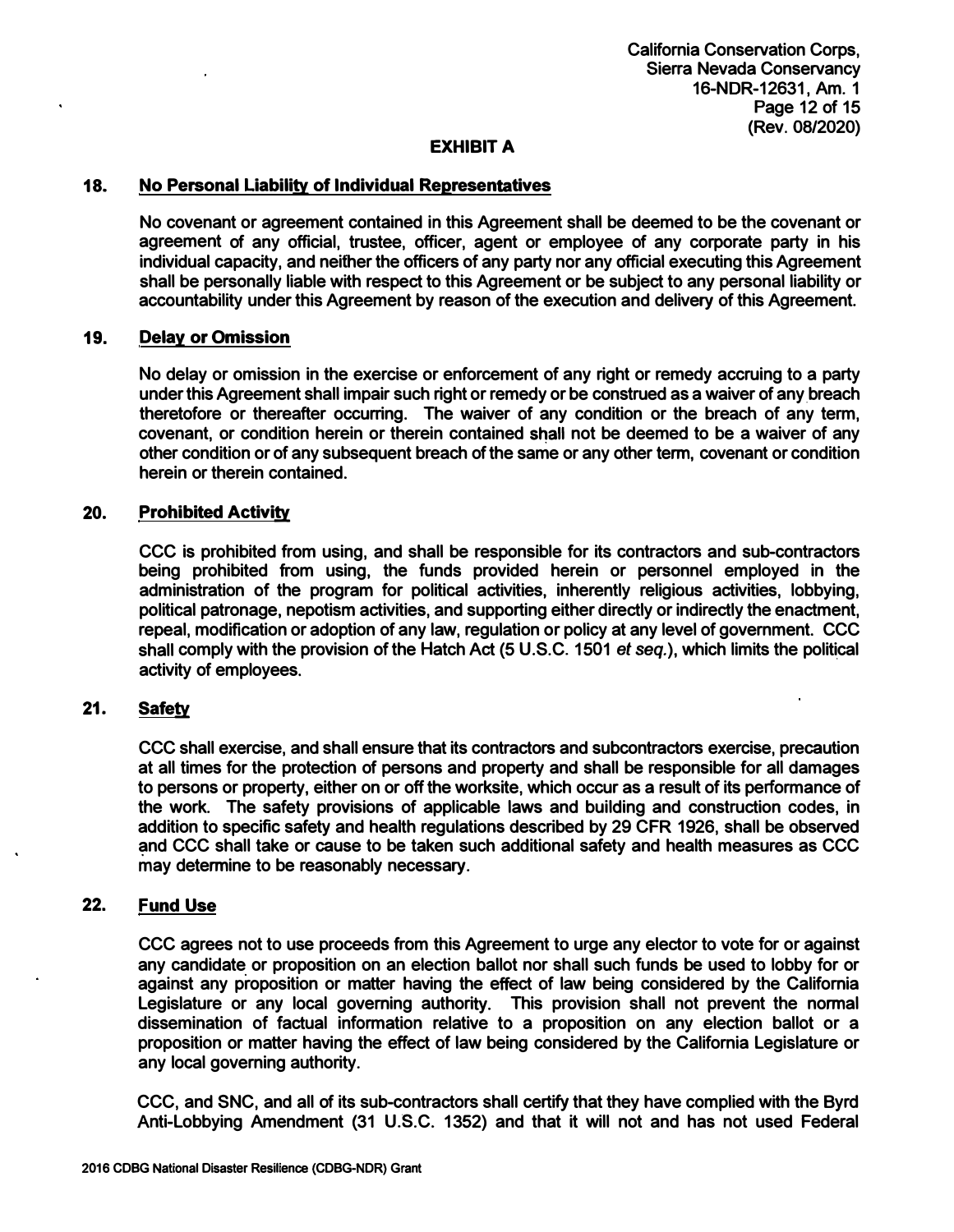**appropriated funds to pay any person or organization for influencing or attempting to influence an officer or employee of any agency, a member of Congress, officer or employee of Congress, or an employee or a member of Congress in connection with obtaining any Federal contract, grant or any other award covered by 31 U.S.C. 1352. CCC and each of its contractors and subcontractors shall also disclose any lobbying with non-Federal funds that takes place in connection with obtaining any Federal award.** 

#### **23. Subcontractors**

**CCC may, with prior written permission from HCD, enter into subcontracts with third parties for the performance of any part of CCC's duties and obligations hereunder. In no event shall the existence of a subcontract operate to release or reduce the liability of CCC to HCD for any breach in the performance of or any subcontractor's duties.**

### **24. Copyright**

**No materials, including but not limited to reports, maps, or documents produced as a result of this Agreement, in whole or in part, shall be available to CCC for copyright purposes. Any such material produced as a result of this Agreement that might be subject to copyright is the property of and all rights shall belong to HCD.**

**All records, reports, documents, or other material or data, including electronic data, related to this Agreement and/or obtained or prepared by CCC and all repositories and databases compiled or used, regardless of the source of information included therein, in connection with performance of the services contracted for herein shall become the property of HCD, shall, upon request, be returned by CCC to HCD at termination or expiration of this Agreement. Cost incurred by CCC to compile and transfer information for return to HCD shall be billed on a time and materials basis, subject to the maximum amount of this Agreement. Software and other materials owned by CCC prior to the date of this Agreement and not related to this Agreement shall be and remain the property of CCC.**

**HCD will provide specific project information to CCC necessary to complete the services described herein. All records, reports, documents and other material delivered or transmitted to CCC by HCD shall remain the property of HCD and shall be returned by CCC to HCD, upon request, at termination, expiration or suspension of this Agreement.**

#### **25. Public Communication**

**HCD, CCC, and SNC shall coordinate all public communications regarding the activities of the Project funded under this Agreement.**

#### **26. No Third Party Beneficiaries**

**Nothing herein is intended and nothing herein may be deemed to create or confer any right, action, or benefit in, to, or on the part of any person not a party to this Agreement. Notwithstanding the foregoing, this provision shall not limit any obligation which either Party has to HUD in connection with the use of CDBG funds, including without limitation, the obligations to provide access to records and cooperate with audits as provided in this Agreement.**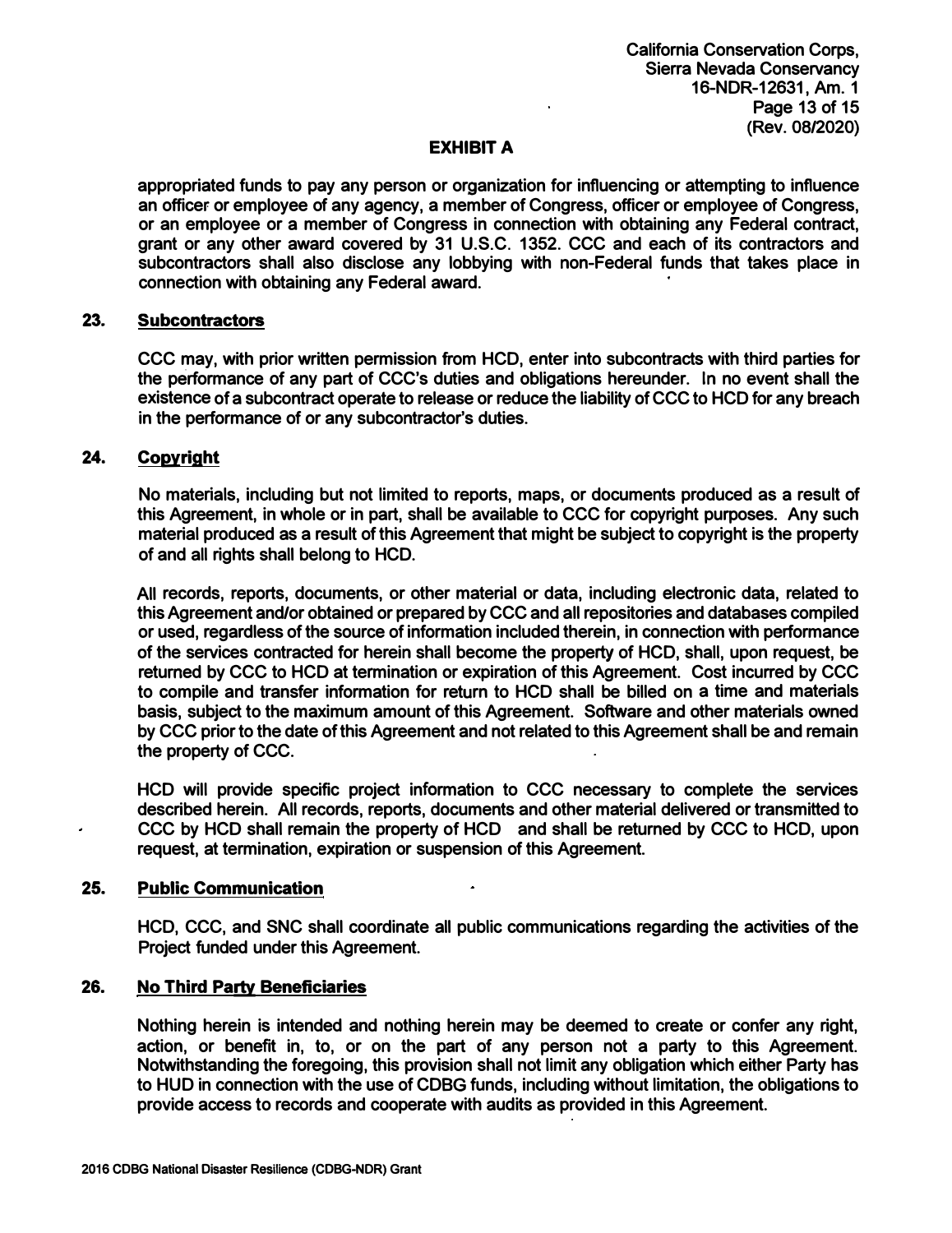**California Conservation Corps, Sierra Nevada Conservancy 16-NDR-12631, Am. 1 Page 14 of 15 (Rev. 08/2020)** 

### **EXHIBIT A**

### **27. Term of Agreement Period of Perfonnance and Deadlines, Date of Completion**

**The term of this Agreement will begin upon date of execution by HCD and end on September 30, 2022. With the exception of the Grant Closing Requirements set forth in Exhibit B, Section 6, CCC shall complete the project activities as set forth below.** 

### **Forest and Watershed Health Proiect (FWHP):**

**A. All work conducted under this Agreement shall be completed by: 09/30/2021 ·**

**B. All project funds under this Agreement shall be expended by: 11/30/2021**

**All final Requests for Funds (RFF) must be submitted no later than 30 days after the expenditure deadlines listed in above subparagraphs.** 

**This Agreement will expire on: 09/30/2022**

**Performance measure requirement deadlines during the period of performance are provided in Exhibit B, Section 7. This Section also includes language relating to penalties for nonperformance.** 

#### **28. State Grant Manager**

**The State Grant Manager for this Agreement represents the Department and its Division of Financial Assistance. Unless otherwise informed, any notice, report or other communication · required to be given to HCD by this Agreement shall be in writing and sent via first class mail to the State Grant Manager at the following address:**

> **Grant Manager, CDBG-NDR Division of Financial Assistance, Suite 400 Department of Housing and Community Development P.O. Box 952054 Sacramento, California 94252-2054**

#### **29. CCC Contract Administrator**

**The CCC Contract Administrator (must be an CCC employee) for this Agreement is listed below. Unless otherwise informed, any notice, report or other communication required to be given to CCC by this Agreement shall be in writing and sent by first class mail to the following address:** 

| Partner:                   | <b>California Conservation Corps</b>                                                                                                                        |
|----------------------------|-------------------------------------------------------------------------------------------------------------------------------------------------------------|
| Contract<br>Administrator: | Lanessa Guerra<br><b>Reimbursement Contract Analyst</b><br><b>Contracts Unit, Budget Management</b><br>1719 24 <sup>th</sup> Street<br>Sacramento, CA 95816 |
| Phone:                     | (916) 341-3136                                                                                                                                              |